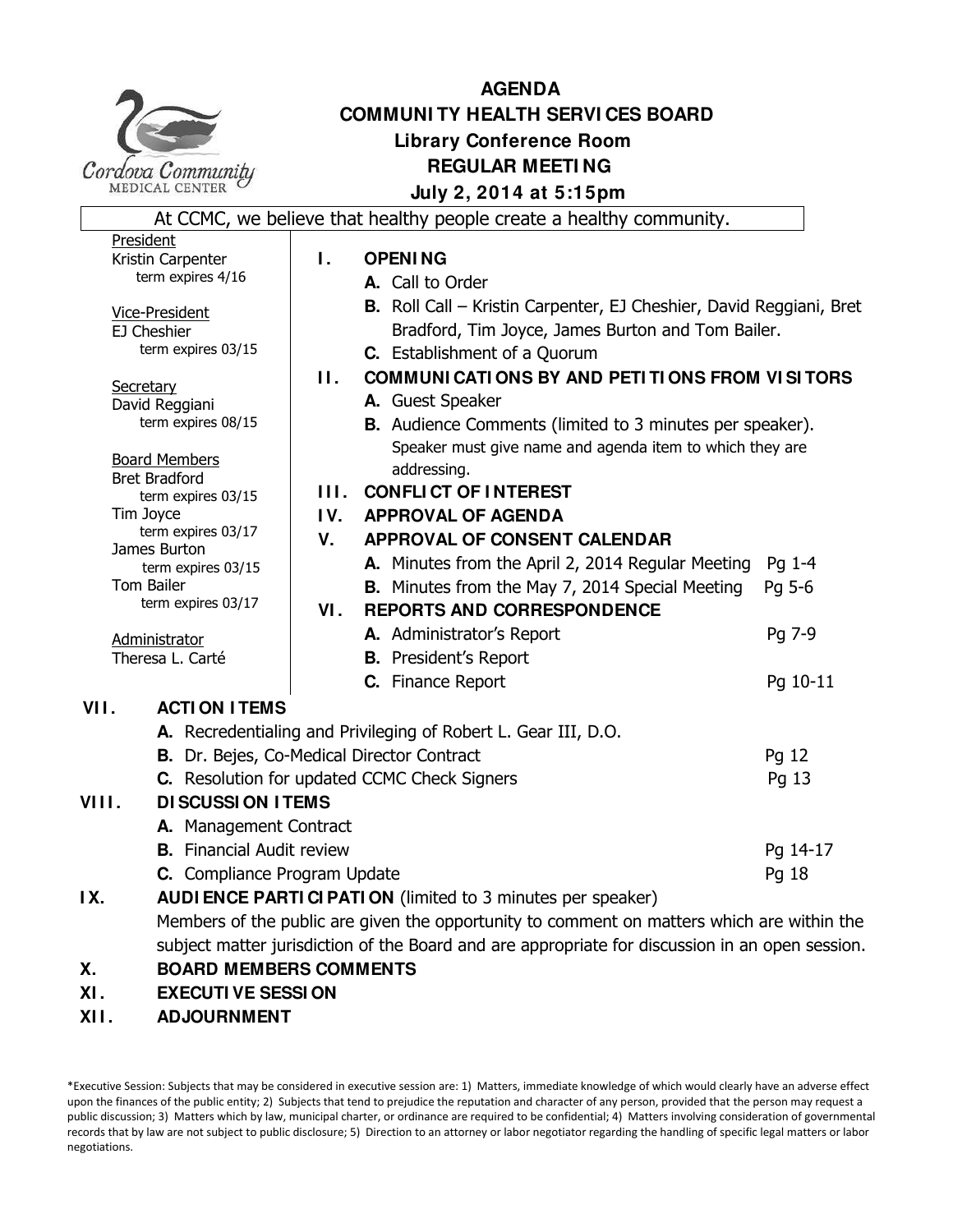# **Minutes Community Health Services Board Library Conference Room April 2, 2014 – 5:30 PM Regular Meeting**

## **I . CALL TO ORDER AND ROLL CALL –**

**Bret Bradford** called the HSB special meeting to order at 5:44 pm. Board members present: **Bret Bradford, Tom Bailer, James Burton and Tim Joyce.** (Joyce and Burton telephonically) **E.J. Cheshier** arrived at 6:14pm A quorum was established. CCMC staff present: **Theresa Carté,** CEO and **Stephen Sundby,** Director, Sound Alternatives and **James Henkelman**, Social Worker.

## **I I . COMMUNI CATI ONS BY AND PETI TI ONS FROM VI SI TORS**

- **Guest Speakers**  None
- **Audience Comments**  None

## **III. CONFLICT OF INTEREST – None**

## **I V. APPROVAL OF AGENDA**

**M/ Bailer S/ Joyce** move to approve the agenda. **Upon voice vote, Motion passes 4-0.**

## **V. APPROVAL OF CONSENT CALENDAR M/ Bailer S/ Burton** move to approve the minutes. Minutes from February 19, 2014 Special Meeting **Upon voice vote, Motion passes 4-0.**

## **VI . REPORTS AND CORRESPONDENCE**

## • **Administrator's Report** –

**Theresa Carté** reported that for **Staffing**, since our last meeting we hired a Nurse, Nicole LaBarge she is local. She brings a lot of really positive energy to the hospital; we're very excited to have her. In regards to travelers we still have 1 night nurse, 2 CNA's and 1 physician. In May we'll be hiring a permanent CNA. The Director of Nursing position is still open; we've done interviews but haven't made an offer. For the CFO, we've made an offer and it was accepted. Our new CFO Tiffany Varnadoe will be starting April  $14<sup>th</sup>$ . We have 4 physicians who have expressed interest in a permanent position with CCMC. Our Clinic Nurse Gladah Hicks had retired after 26 years of committed service to the community. Kari Collins has accepted that position and brings a lot to that role; she's a great addition to the Clinic. With Kari's transition to the Clinic, that leaves us with an open position for nights. We have one open CNA position and expect to be able to hire someone from the current CNA class. For the **Employee Satisfaction** section we've invited Jim Henkelman to speak to that. **Quality and Patient Safety,** we had a CMS State Survey of our Long Term Care Facility last week. I'll share some of the highlights from that during the Quality report later. On the **Facility** we have a new chiller to keep the Lab cool year round, which is a huge relief for us. HVAC repairs are still underway, Siemens was here for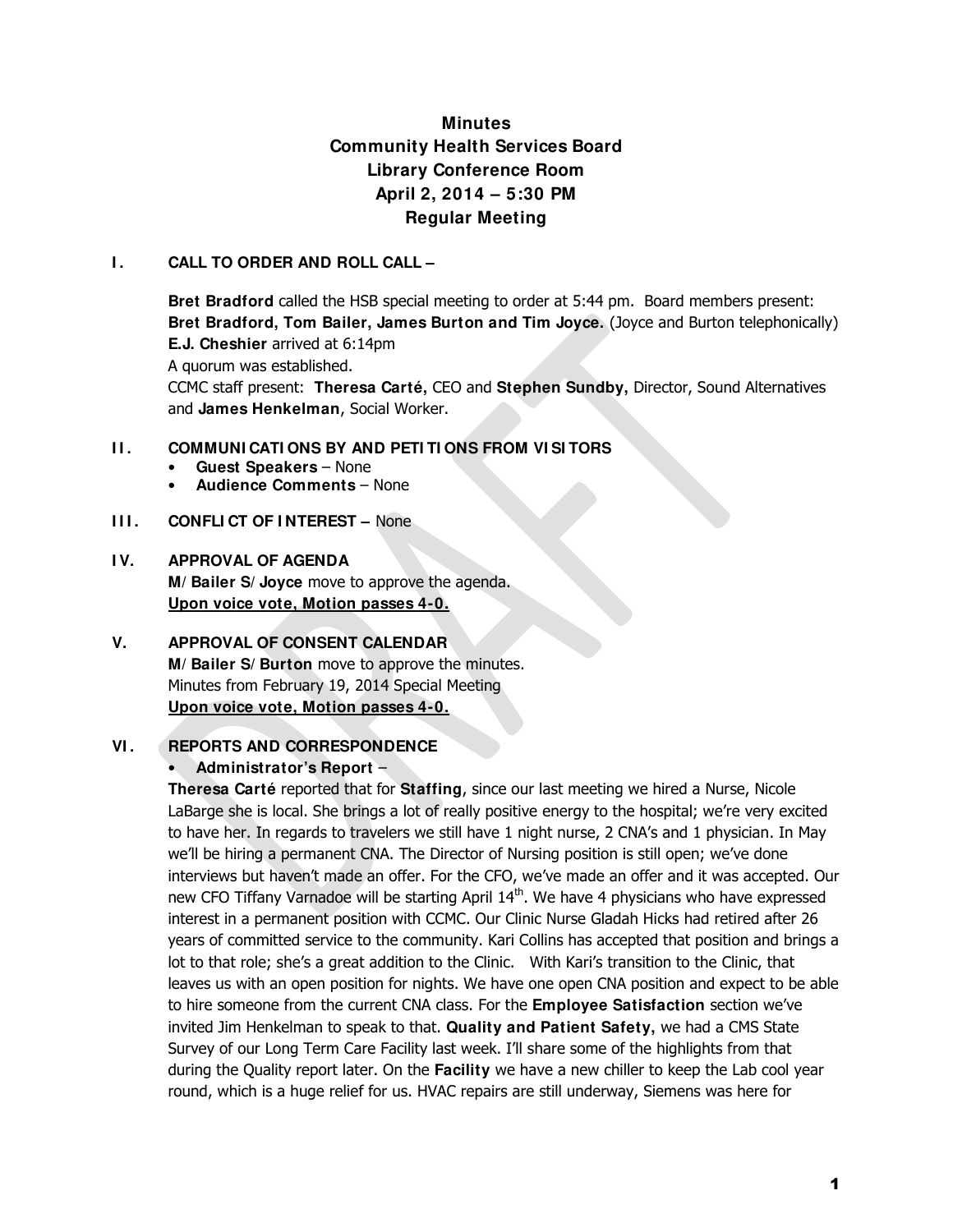several weeks to replace the valves in the HVAC system. **CT Scanner,** we'll have a report on that a little bit later on the Agenda from Stephen Sundby. The last item is that the hospital participated in the AK Shield Statewide Emergency Preparedness Drill. We successfully evacuated 7 'residents' to an alternate care site (Ilanka). We we're a little less successful at getting our supplies for the acute patients to the alternate care site at the Little Chapel. We will be updating our plans based on the drill.

## **President's Report** – None

**Finance Report** – None

## **VI I . ACTI ON I TEMS**

**A.** Credentialing and Privileging of Dr. Alberta Laktonen. **M/ Joyce S/ Bailer** "I move to grant the Credentialing and Privileging to Dr. Alberta Laktonen and Dr. Peter Mjos."

## **Upon voice vote, Motion passes 4-0.**

**B.** Credentialing and Privileging of Dr. Peter Mjos. See motion above

## **C.** Election of Officers

**M/ Joyce S/ Bailer** "I would like to nominate Kristin Smith-Carpenter for Health Service Board President."

## **Upon voice vote, Motion passes 4-0.**

**D.** Resolution to update the CCMC check signers.

**M/ Bailer S/ Burton** "I move to approve a Resolution of the Cordova Community Health Services Board of the Cordova Community Medical Center designating the representatives authorized for signing checks, non-check payroll tax payment, and cash transfers for Cordova Community Medical Center."

**Upon voice vote, Motion passes 4-0.**

## **VI I I . DI SCUSSI ON I TEMS**

**A.** Employee Satisfaction

Volunteer member of the Employee Satisfaction Team, **Jim Henkelman**  $\sim$  Theresa and the Executive Team wanted to form an Employee Satisfaction Work Group based on the results of the Employee Satisfaction Survey that we did last fall.

There were two issues that really stood out. First was Improving Communication, staff just felt like they didn't know what was going on. And the other area that came up really clearly was a sense of people not treating each other with respect. Through the meetings we came up with a list of things:

People wanted to know what the budget is; Theresa is working on the Budget sharing concept to the annual racetrack.

· Develop a way to hold managers accountable to the annual evaluation policy and procedures.

A monthly potluck for welcoming new employees and employee departures.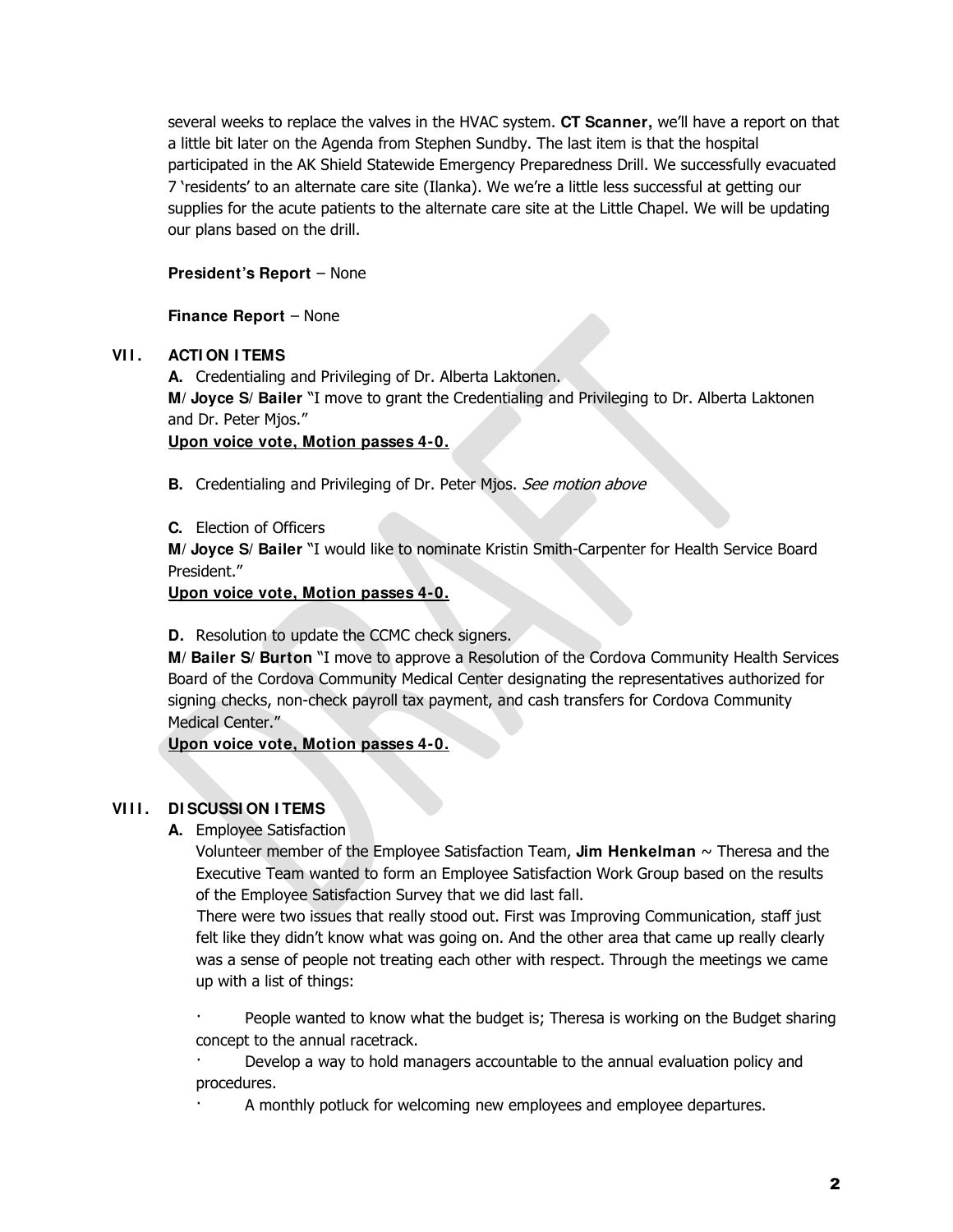- $\Box$  A monthly newsletter highlighting "what's going on" in various departments around the hospital.
- $\Box$  A communications easel which could be moved around CCMC to inform staff of any news or current events.
- · A monthly "Northern Lights" award, where employees can nominate coworkers who they see exhibiting an admirable trait in the community or workplace.
- · An employee morale campaign, where each month we'll will focus on different topics, to encourage staff to exhibit traits that a good coworker should have.

The first monthly potluck was held for St. Patrick's Day, which many employees enjoyed. Also, the first CCMC Newsletter went out 2 weeks ago, which received so much positive feedback from the staff.

HSB asked that the newsletters be given to the members monthly as they come out.

## **B.** Quality report

**Theresa Carté** reported that CCMC had their CMS Long Term Care Survey last week. This year we had 3 State Surveyors and 1 Federal Surveyor, they were here Monday through Thursday. They are required to give us a written report within 10 working days, and then once we receive theirs we have 10 calendar days to respond to it. It looks to be April  $21<sup>st</sup>$  will be the latest that ours will be due. We had one Immediate Jeopardy during the survey. An Immediate Jeopardy is an incident identified by a Surveyor as potentially putting the Health and Safety of a Resident at risk. We immediately put an action in place to correct for that. Here are the areas impacted: **Dietary**  $\sim$  the kitchen has several items needing correction. **Facilities**  $\sim$  the floors need to be cleaned around the edges of two rooms. **Nursing**  $\sim$  these will be itemized in their report. **Administration**  $\sim$  leadership for Nursing and Ouality. **I nfection Control** and **Human Resources**.

#### **C.** Ct Scanner update

**Stephen Sundby** reported that the Murdock Charitable Trust proposal has been submitted by Mari. What she found out is that it will be reviewed in August instead of May, so that moves out deadline just a little bit. She also submitted the Rasmuson, one problem that came up with Rasmuson is that we have to have 50% of the project funds accounted for before they'll review it. So if they don't review it in June it won't be until November. You know we're also going for a \$50,000 grant from the USDA, we're going to ask for a loan from the USDA for a little under \$112,000. If we get that and the \$50,000 that will meet the 50% that Rasmussen will go ahead and review our proposal in June. So the way it's looking is it will be August before we'll know on all of our funding for the CT Scanner. The second thing I wanted to report on is Sparks is going ahead with our final documents, I believe those will be due in April.

## **D.** Sound Alternatives application to The Joint Commission

**Stephen Sundby** reminded members that under their grant that they get from Behavioral Health when they revised them in 2013 they are requiring us to get accreditation. The Joint Commission makes the most sense since we're already a part of the hospital. We've submitted our application to The Joint Commission and paid our \$1700 down payment. We're setting up a visit in August, which gives us a little more time. While they're here they may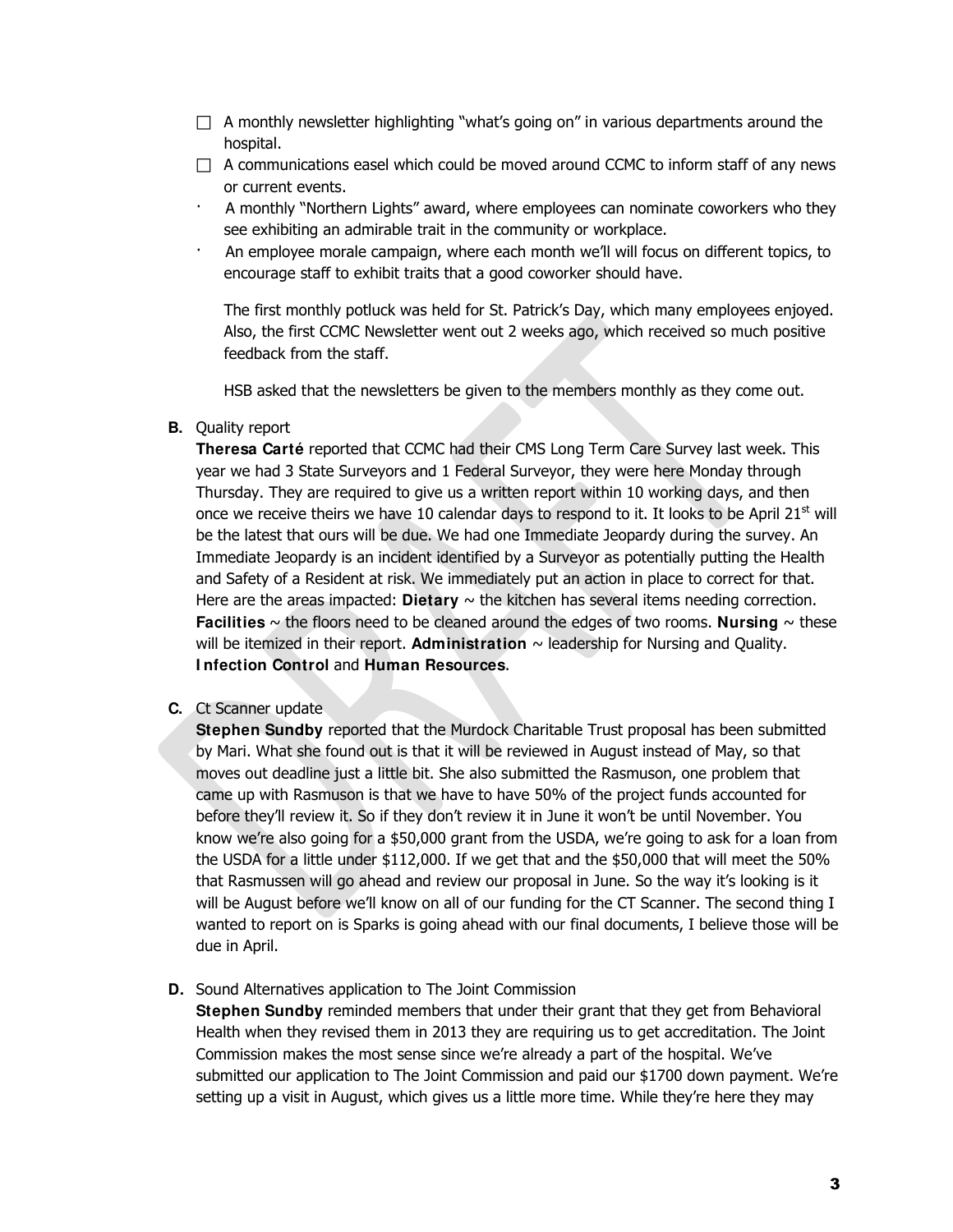want to talk with a couple members of our governing board. **Theresa Carté** added that the hospital will not be Joint Commission Certified, just so that you as our governing board are aware in case they do interview you.

**E.** Financial Audit Review  $\sim$  None

## **I X. AUDI ENCE PARTI CI PATI ON**

**Jim Kacsh**, 824 Woodland Drive ~ I'll ask a question and I don't expect it to be answered, but I want you guys to keep this question in the back of your mind. City, School Board and lots of other things we have detailed budgets; we are able to see detailed budgets. It's laid out in a plan and we can see what we're doing throughout the year. For many years now we haven't been able to get a budget from the hospital. It helps with governing; it helps with every day operations. I know we've had difficulty in the CFO position and things like that, hopefully when the new CFO arrives it could be a task for them. I don't know if it's accounting software that we don't have or that we're missing accounting software that enables us to have detailed departmental budgets. I don't know what the answer is but I think it's important. It's a City owned facility and it's just kind of the way we do things and we haven't been able to get a document like this. Thank you

## **X. BOARD MEMBERS COMMENTS**

#### **EJ Cheshier**  $\sim$  Sorry I was late for the whole meeting

**Tom Bailer** ~ I do have a couple of concerns and that is that it seems to be a revolving door with employees down there and that's always concerned me. It tends to point towards worker dissatisfaction and that's a concern of mine. The other one is, how about a customer satisfaction survey? On a scale from 1 to 10 my satisfaction has probably been a two. It was great, I went down there and saw Dr. Gear, I was really happy with Dr. Gear and he wanted to be here. And then it seemed like a week later he was gone. I just made my appointment in Anchorage today to do my annual checkup, I'll spend my health dollars up there because I don't know of any Doctor that's here more than a month. And I want long term care, someone I can go back to. I'm speaking as a customer of this community and I don't spend my dollars down there because I don't have faith in it. I'm not alone in that. I hope it gets adjusted; it's been 10-15 years since we've had a Doctor that lived here and that's a shame.

**Tim Joyce** ~ No comment **James Burton** ~ No comment **Bret Bradford** ~ No comment

## **XI . EXECUTI VE SESSI ON -** None

## **XI I . ADJOURNMENT** –

**M/ Bailer S/ Cheshier** Move to adjourn the meeting. **Bradford** declared the meeting adjourned at 6:29pm.

**Transcribed by: Faith Wheeler-Jeppson**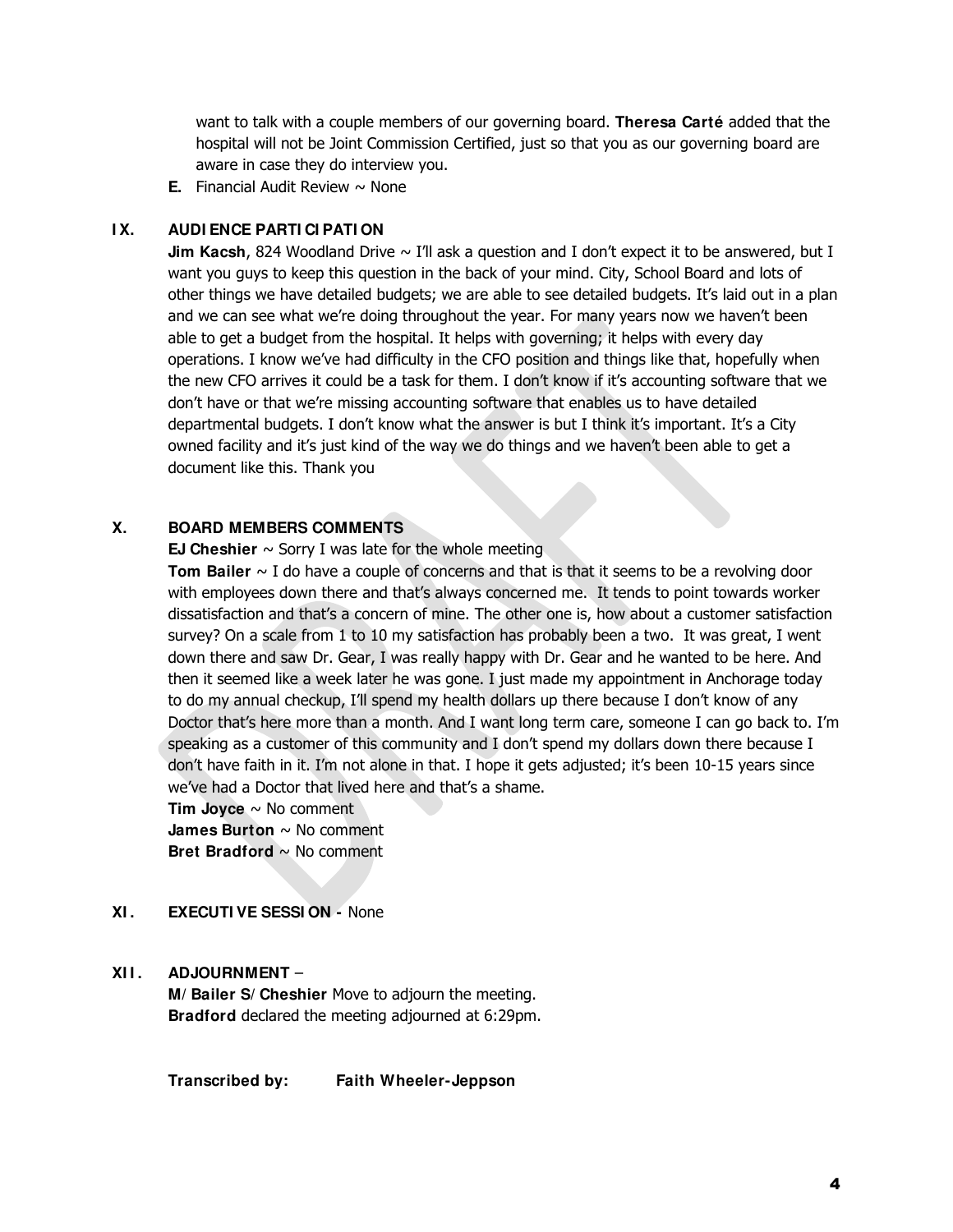# **Minutes Community Health Services Board Library Conference Room May 7, 2014 – 6:15 PM Special Meeting**

## **I.** CALL TO ORDER AND ROLL CALL –

**Kristin Carpenter** called the HSB special meeting to order at 6:17 pm. Board members present: **Kristin Carpenter, E.J. Cheshier, David Reggiani, Tim Joyce, James Burton and Tom Bailer.** 

A quorum was established. CCMC staff present: **Theresa Carté,** CEO and **Tiffany Varnadoe,** CFO.

## **II. COMMUNI CATI ONS BY AND PETI TI ONS FROM VI SI TORS**

- **Guest Speakers**  None
- **Audience Comments**  None
- **III. CONFLICT OF INTEREST –** None

## **I V. APPROVAL OF AGENDA M/ Cheshier S/ Bailer** move to approve the agenda. **Upon voice vote, Motion passes 6-0.**

## **V. APPROVAL OF CONSENT CALENDAR** - None

## **VI . REPORTS AND CORRESPONDENCE**

## • **Administrator's Report** –

**Theresa Carté** reported on **Staffing,** Theresa introduced the new CFO, Tiffany Varnadoe. Kyle Wheeler is now our Maintenance Tech and Luciano Tiburcio is our new Dishwasher. We have an increase in our travelers with Kari's transition to the Clinic Nurse position and we had a Nurse who went out on Medical leave. We have an interview scheduled for a Director of Nursing; she'll be in the week of  $11<sup>th</sup>$ . We also have a couple of possible permanent Physicians who are currently doing Locums to see if they are the right fit. Ken Lobe retired after 13 years and that position is open and we are recruiting. And the open CNA position should be filled soon. On **Quality** the big focus right now is the Plan of Correction from the CMS State Survey that we did, we got our Plan of Correction in and it was accepted, now we're working on our action items and that has to be completed by May  $11<sup>th</sup>$  for the Surveyors return. The CT Scanner, we'll probably be asking for a Special Meeting to discuss this topic. The Rasmuson Grant application is requiring us to show that we have half of the cost of the project covered; we have the other portion covered with the Murdock Grant, however Murdock won't communicate the receipt of funding until August and this grant (Rasmuson) will be in June. We're working on a loan application, but to get a loan of that amount we would need the President of the Health Services Board to co-sign on the application. We don't expect to need that loan; we expect to get the Murdock money. But, we have to go through that process to get the Rasmuson money. So that will be coming to you in a Special Meeting if necessary in a couple of weeks.

**President's Report** – **Carpenter** stated that she did get a call from the Auditors Elgee, Rehfield and Mertz stating that they were working on the six month audit and asked if I had any concerns or was aware of any fraud. She (auditor) asked that I bring it up to the rest of the Board and see if anyone has any concerns that they can call her, or you can get ahold of me I have the number.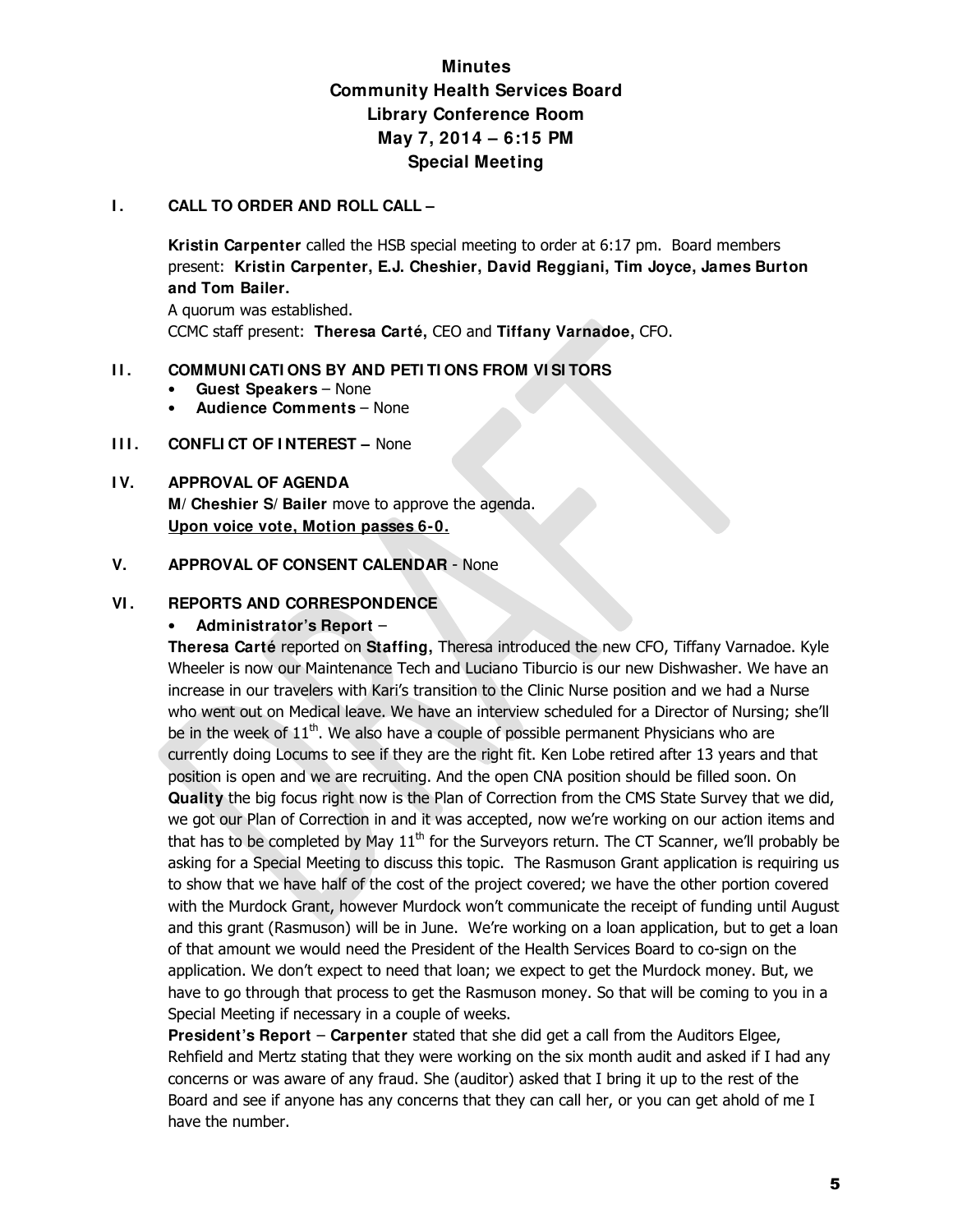**Finance Report** – **Tiffany Varnadoe** stated that since we really don't have any financials yet she would just give you a quick update. The next set of financials that the Board will receive will be for April and they'll include year to date. We've had a few glitches in the IT Department, the Business Office is down none of the computers are working, as soon as that's back up and rolling she will work on the financials. The Audit is through with its first review and is with the partner at the firm, so it's back in the hands of the two people that did the audit. Hopefully in the next day or two it will be finalized.

## **VII. ACTION ITEMS** - None

## **VI I I . DI SCUSSI ON I TEMS**

**A.** Review legal opinion regarding grievance procedure (may be covered in Executive Session)

**M/ Cheshier S/ Burton** "I move to go into Executive Session regarding matters of immediate knowledge of which would clearly have an adverse effect on the immediate finances of the public entity, specifically grievance procedures."

#### **Upon voice vote, Motion passes 6-0**

**HSB** went into Executive Session at 6:31pm **Carpenter** called the meeting back in Regular Session at 6:47pm

**M/ Joyce S/ Bailer** "I move that the Attorney draft a letter for your signature regarding the grievance procedure that we discussed in Executive Session." **Upon voice vote, Motion passes 6-0**

#### **I X. AUDI ENCE PARTI CI PATI ON** - None

## **X. BOARD MEMBERS COMMENTS**

**Burton ~** No comment **Cheshier ~** No comment **Bailer ~** I request on the emails that you would put the time of the meetings, I would appreciate it. Thanks **Reggiani ~** No comment **Joyce ~** No comment **Carpenter ~** No comment

## **XI . EXECUTI VE SESSI ON \***

**A. Review legal opinion regarding grievance procedure.** See item "A" for motion

## **XI I . ADJOURNMENT** –

**M/ Reggiani S/ Burton** Move to adjourn the meeting. **Allison** declared the meeting adjourned at 6:50 pm.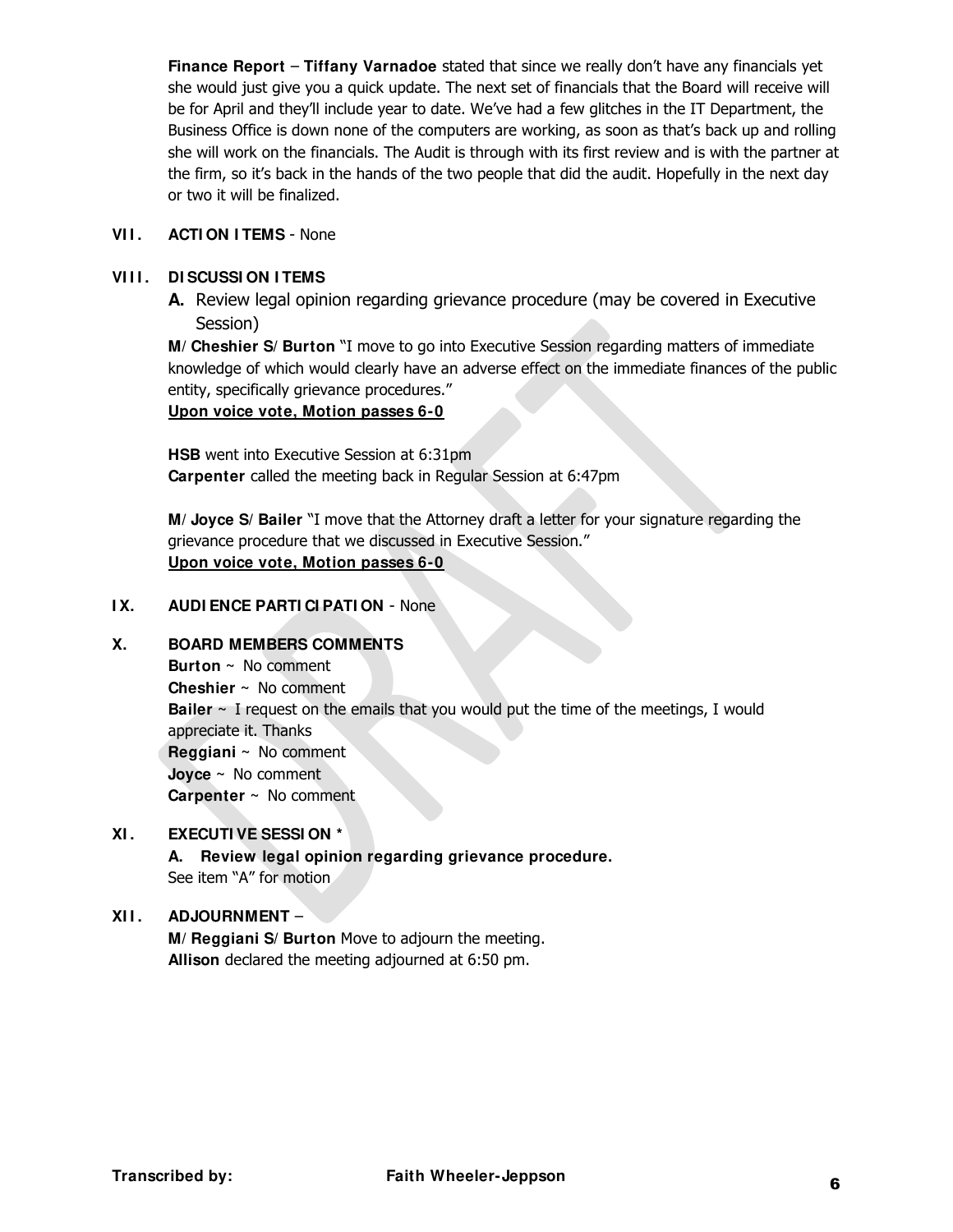# ADMINISTRATOR'S REPORT TO THE HEALTH SERVICE BOARD

July 2, 2014 HSB Meeting

Date of Report: June 27, 2014

## **Staffing**

We have hired the following employees since our last Board meeting (5/7/2014).

- 1) Margarita Moore, Director of Nursing-start date 8/4/2014
- 2) Ruby Vergara, Dietary Manager–start date 7/28/2014

3) Greg Vergara, Building Services Manager–start date 7/28/14

We have the following travelers at this time.

- 1) 4 Nurses (3 staff, 1 Long Term Care Coordinator)
- 2) 2 Providers (Physician/NP/PA) one is covering PTO
- 3) 1 Interim DON

Status of open positions and transitions:

- 1) Physician Interview planned with Dr. Sam Blackadar on July  $7<sup>th</sup>$ . We will be increasing our visibility to the right physicians through targeted advertising through the rest of this year.
- 2) Nurse We have a night shift and swing shift nurse position open
- 3) CNA We have one open position
- 4) Long Term Care Supervisor We have decided to post and fill the vacant position for LTC Supervisor. This has been open since last year. The LTC State Survey demonstrated the criticality of this role for our facility and the need for this individual to work on day shifts.

# **Employee Satisfaction**

CCMC has been having monthly employee pot lucks since March. In addition, Jim Henkelman has been publishing a monthly employee newsletter as a result of the feedback from staff.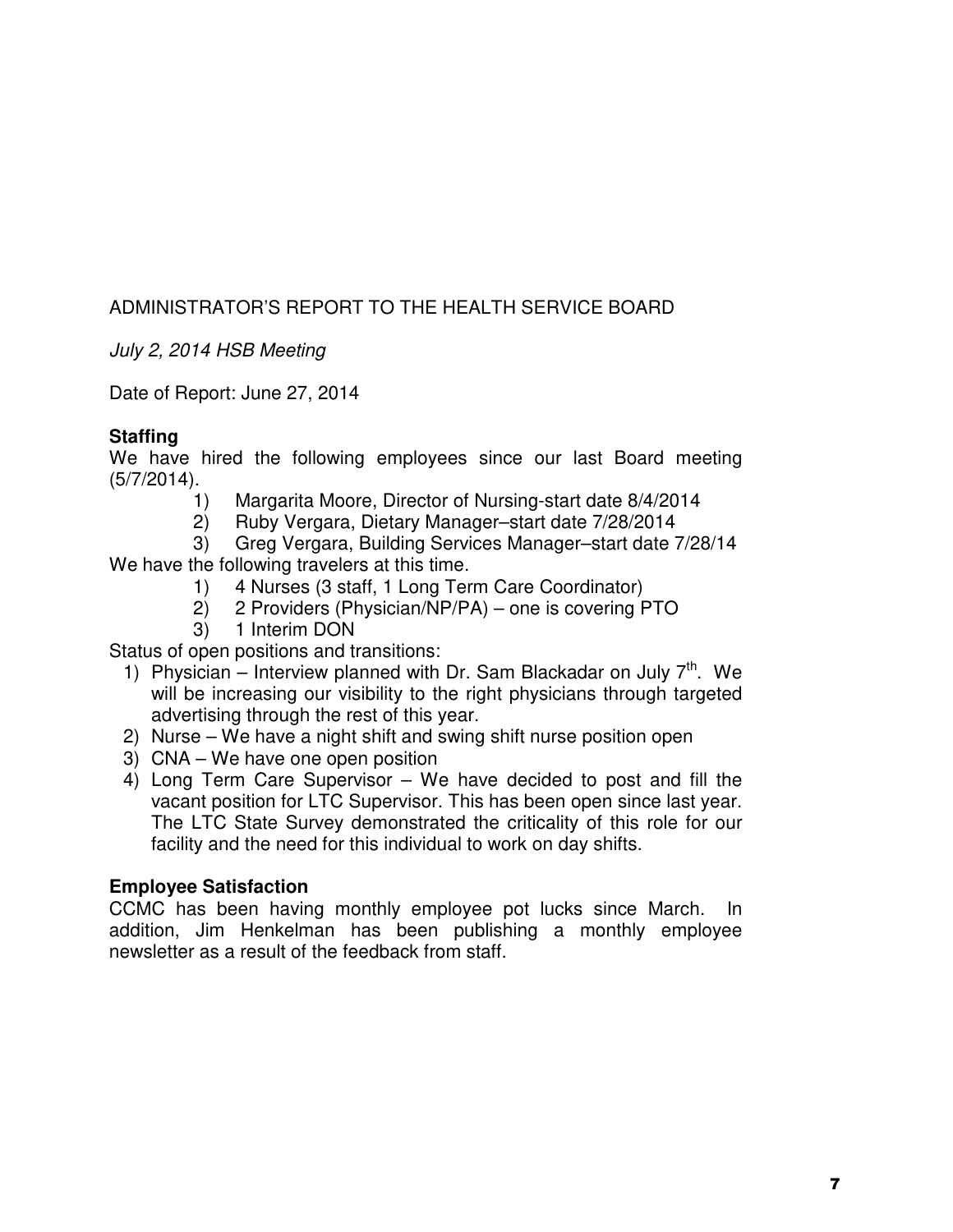## **Quality and Patient Safety**

We had our revisit for the CMS State Survey of our Long Term Care facility on 5/22-23. The revisit identified three tags that were still out of compliance. These were corrected, a Plan of Correction (PoC) was submitted and was accepted. The final telephonic revisit was completed on June  $6<sup>th</sup>$ . We are now in substantial compliance with these regulations as of June 4<sup>th</sup>. We have added a Long Term Care Coordinator nurse on day shift and a full time Interim DON to meet the standards and provide the quality that is necessary for our LTC facility. We will have a permanent DON in early August and have posted the LTC Supervisor position as a day shift full time employee to ensure that our quality and patient safety is maintained.

# **Facility**

 HVAC repairs are still underway. We have the quote to make the necessary repairs to the chiller and to replace the remaining faulty valves in the HVAC system. Based on the remaining money left in the budget from the roof repair, we have decided to complete the chiller repairs only. We are waiting on an updated quote for that work and the final rebalancing of the air handling system. Replacement of the faulty valves will be reconsidered once we have our new Building Services Manager in place.

# **Compliance**

All of the action items from the Compliance Work Plan have been completed with one exception. The requirements for completion of job related competencies had a due date of 12/31/2014 and is still in progress. This is assigned to Tim James, HR Coordinator, who will be working closely with our new DON to complete this on time.

# **CT Scanner**

Stephen Sundby, Project Lead, submitted a separate report on the CT Scanner project which follows this report.

# **Electronic Health Record (EHR) – Healthland Centriq**

We are considering the infrastructure and hardware build that will be required in support of the EHR. Many of our computers and printers will not function with the new system due to their age and the updated requirements of the new system. We expect to have more information in the coming weeks on plans to upgrade to meet these requirements.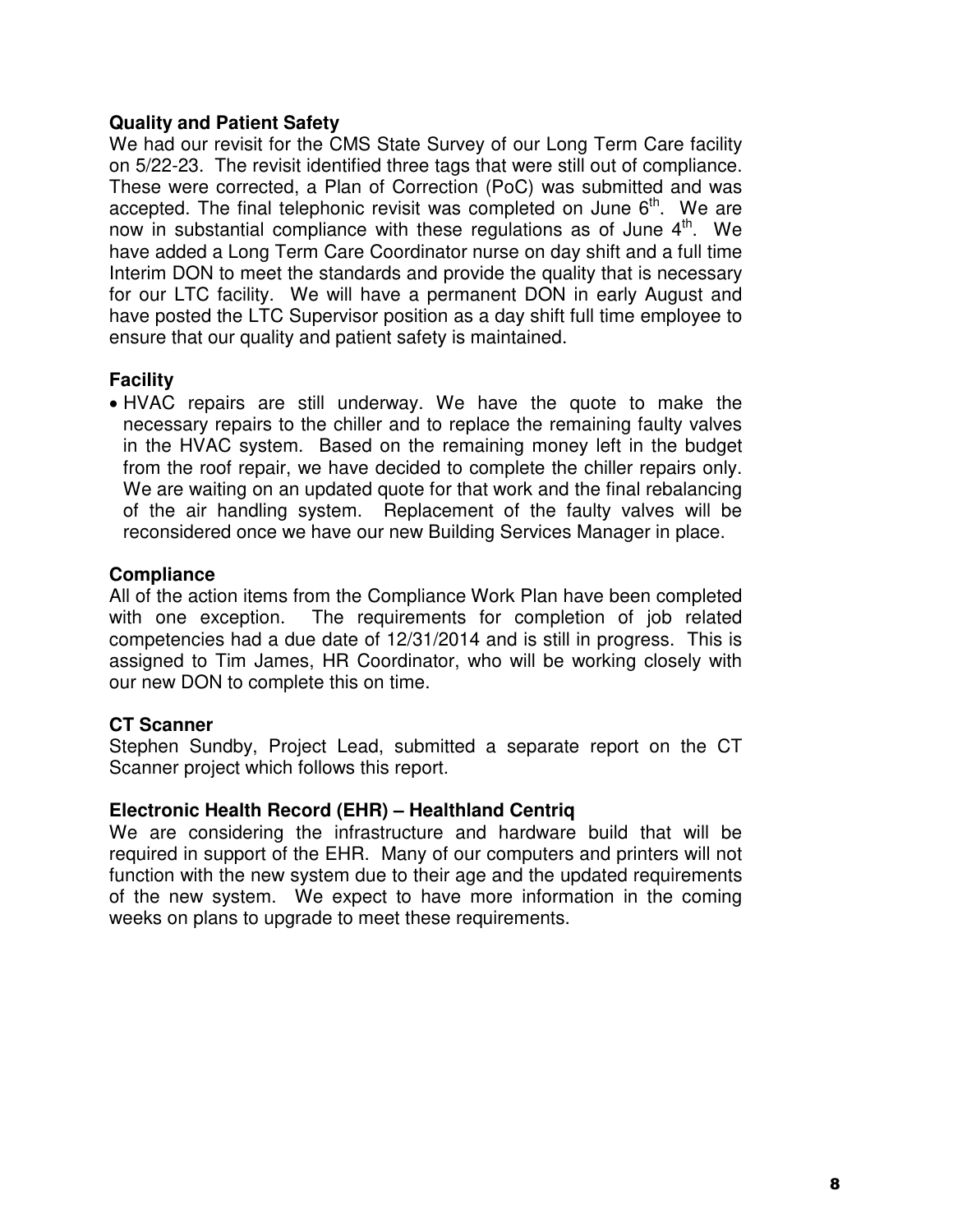# **CT Scanner Update 6-2-2014**

## **Proposed Funding Breakdown**

| <b>Funding Source</b>           | Amount<br><b>Requested</b> | <b>Grant Due Date</b>             | <b>Review Date</b> |
|---------------------------------|----------------------------|-----------------------------------|--------------------|
| <b>Rasmuson Foundation</b>      | 375,000                    | Submitted                         | November           |
| <b>Murdock Charitable Trust</b> | 250,000                    | Submitted                         | August             |
| <b>Providence Foundation</b>    | 50,000                     | Awarded                           | --                 |
| <b>USDA</b> (Potential)         | 50,000                     | <b>Grant Proposal in Progress</b> |                    |
| <b>City of Cordova</b>          | 225,000                    | Approved by City Council          |                    |
| <b>Total</b>                    | 950,000                    |                                   |                    |

## **Murdock Charitable Trust Visit**

Janice Kennedy from the Murdock Charitable Trust made an on-site visit on June 5<sup>th</sup>. CCMC provided a working lunch with key staff related to the CT Scanner Project, along with a Board member in attendance. This included Theresa Carte, Stephen Sundby, Tiffany Varnadoe, Kevin Byrd and Tim Joyce. Ms. Kennedy was then given a tour of the facility, including the Radiology Department. Ms. Kennedy had a good meeting with Randy Robertson and discussed the project with him. This was followed by a tour of the Ilanka Community Health Center by their staff. The ICHC staff described their services and how we all work together to provide services to the community. She was given a tour of the City of Cordova by Stephen Sundby, followed by dinner at the Reluctant Fisherman with Theresa Carte and Stephen Sundby.

Ms. Kennedy expressed that it was clear that there was a need for the CT Scanner in Cordova. It was important for her to see the commitment by the City of Cordova for the project.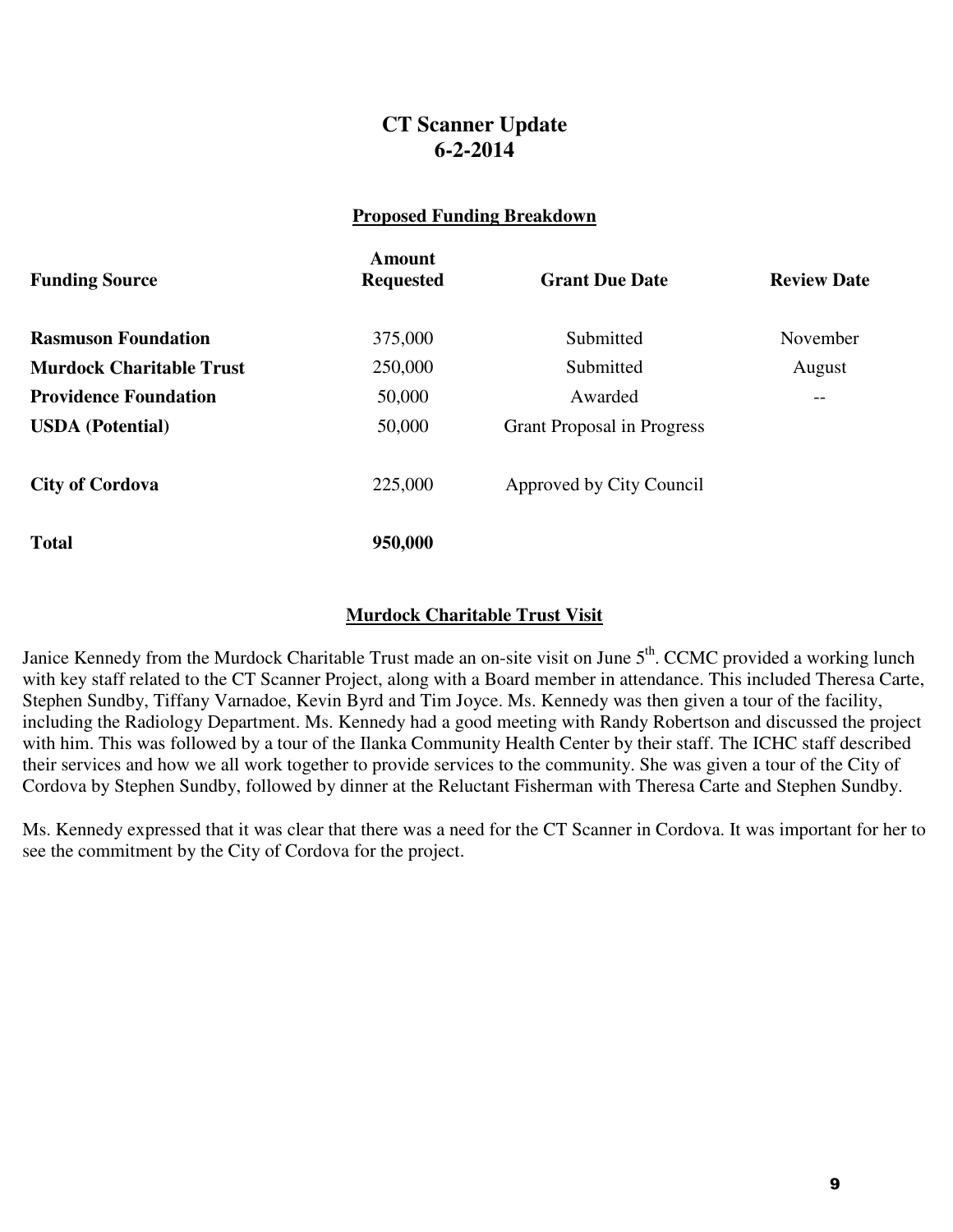# **CCMC Stats May 2014**

|                                   | <b>Jan</b> - May<br><b>Budget</b> | <b>Jan</b> - May<br><b>Actual</b> |
|-----------------------------------|-----------------------------------|-----------------------------------|
| % Deductions to Revenue           | 26.2%                             | 31.8%                             |
| % Benefits to Wages               | 46.8%                             | 44.3%                             |
| <b>Full Time Equivalents</b>      | 69                                | 66                                |
| <b>Acute Average Daily Census</b> | 0.34                              | 0.48                              |
| <b>Acute Bed Days</b>             | 63                                | 73                                |
| <b>LTC Average Daily Census</b>   | 10                                | 9.26                              |
| <b>LTC Bed Days</b>               | 1,438                             | 1,398                             |
| <b>Swing Bed Days</b>             | 158                               | 234                               |
| <b>Medicare Swing Days</b>        | 125                               | 114                               |
| <b>OP Visits</b>                  | 113                               | 84                                |
| <b>ER Visits</b>                  | 292                               | 225                               |
| <b>Clinic Visits</b>              | 708                               | 755                               |
| <b>Gross AR Days</b>              | 60                                | 70                                |
| <b>Days Cash on Hand</b>          | 45                                | 30                                |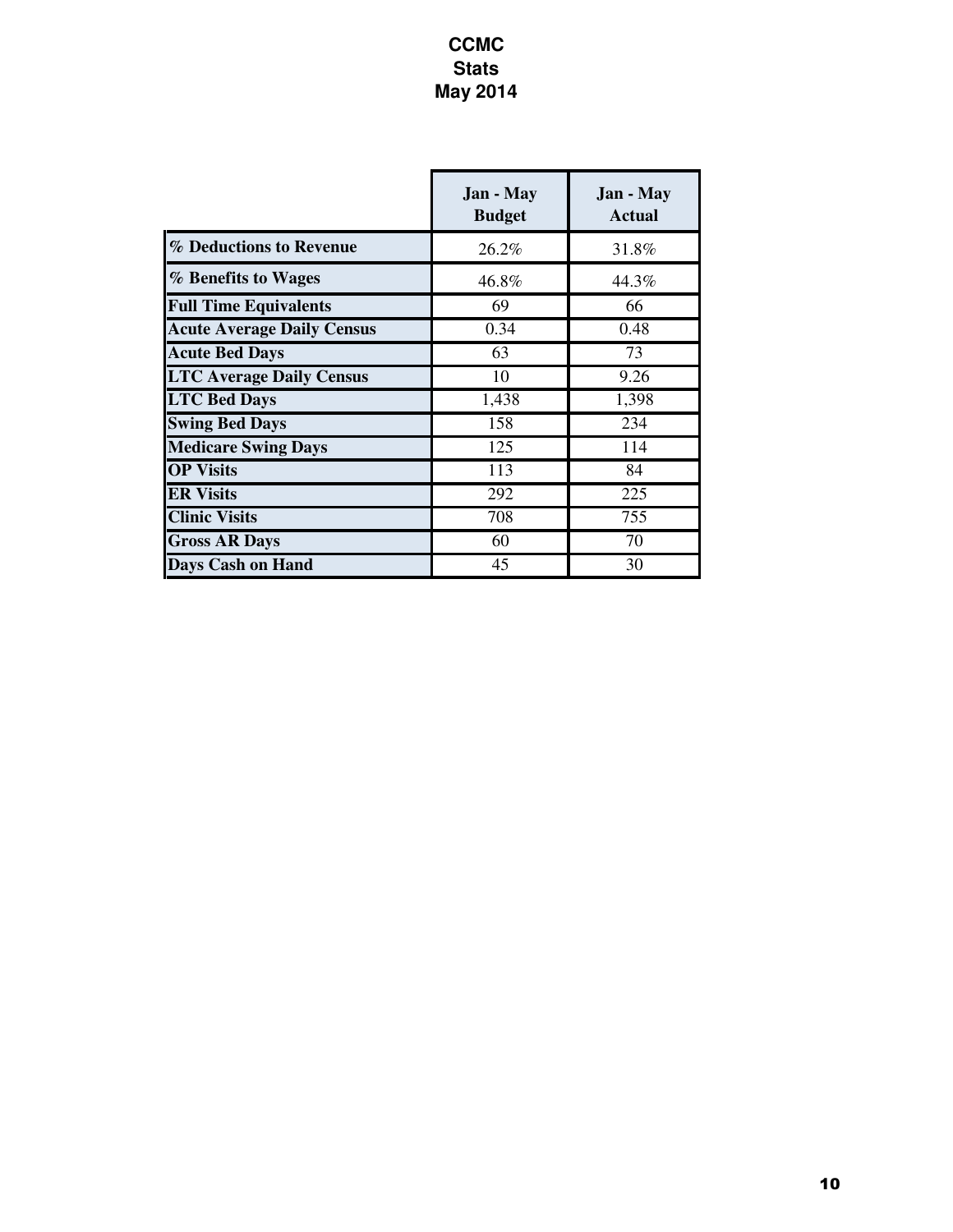# **CCMC Profit Loss Statement May 2014**

|                                 | <b>Budget Fiscal</b> | <b>Actual Fiscal</b> | <b>YTD Variance</b> |
|---------------------------------|----------------------|----------------------|---------------------|
| <b>REVENUE</b>                  | <b>Year to Date</b>  | <b>Year to Date</b>  | to Budget           |
| <b>Patient Services Revenue</b> | 3,831,660            | 3,916,585            | 2.2%                |
| <b>Deductions</b>               | (1,002,496)          | (1,243,781)          | 24.1%               |
| <b>Cost Recoveries</b>          | 610,583              | 1,115,301            | 82.7%               |
| <b>TOTAL REVENUES</b>           | 3,439,747            | 3,788,105            |                     |

| <b>EXPENSES</b>                           | <b>Budget Fiscal</b><br><b>Year to Date</b> | <b>Actual Fiscal</b><br><b>Year to Date</b> | <b>YTD Variance</b><br>to Budget |
|-------------------------------------------|---------------------------------------------|---------------------------------------------|----------------------------------|
| <b>Wages</b>                              | 1,469,335                                   | 1,590,887                                   | 8.3%                             |
| <b>Taxes and Benefits</b>                 | 687,312                                     | 705,023                                     | 2.6%                             |
| <b>General and Malpractice Insurance</b>  | 74,108                                      | 17,517                                      | $-76.4%$                         |
| <b>Repair &amp; Maint</b>                 | 19,896                                      | 12,645                                      | $-36.4%$                         |
| <b>Travel &amp; Training</b>              | 24,104                                      | 26,514                                      | 10.0%                            |
| <b>Other Expenses</b>                     | 29,296                                      | 35,511                                      | 21.2%                            |
| <b>Recruitment &amp; Relocation</b>       | 32,500                                      | 51,530                                      | 58.6%                            |
| <b>Professional Services</b>              | 649,521                                     | 493,669                                     | $-24.0%$                         |
| <b>Supplies</b>                           | 261,927                                     | 242,445                                     | $-7.4%$                          |
| <b>Minor Equipment</b>                    | 6,938                                       | 9,524                                       | 37.3%                            |
| <b>Utilities and Fuel</b>                 | 250,000                                     | 273,848                                     | 9.5%                             |
| <b>Rent/Lease Equip &amp; Buildings</b>   | 20,542                                      | 50,221                                      | 144.5%                           |
| <b>TOTAL EXPENSES before Depreciation</b> | 3,525,479                                   | 3,509,333                                   | $-0.5%$                          |
| <b>NET OPERATING INCOME</b>               | (85, 732)                                   | 278,772                                     |                                  |
| <b>Depreciation Expense</b>               |                                             | 114,041                                     |                                  |
| <b>City Contribution In-Kind</b>          |                                             | $\mathbf 0$                                 |                                  |
| <b>Other Restricted Contributions</b>     |                                             | 2,091                                       |                                  |
| <b>NET INCOME</b>                         | (85, 732)                                   | 166,822                                     |                                  |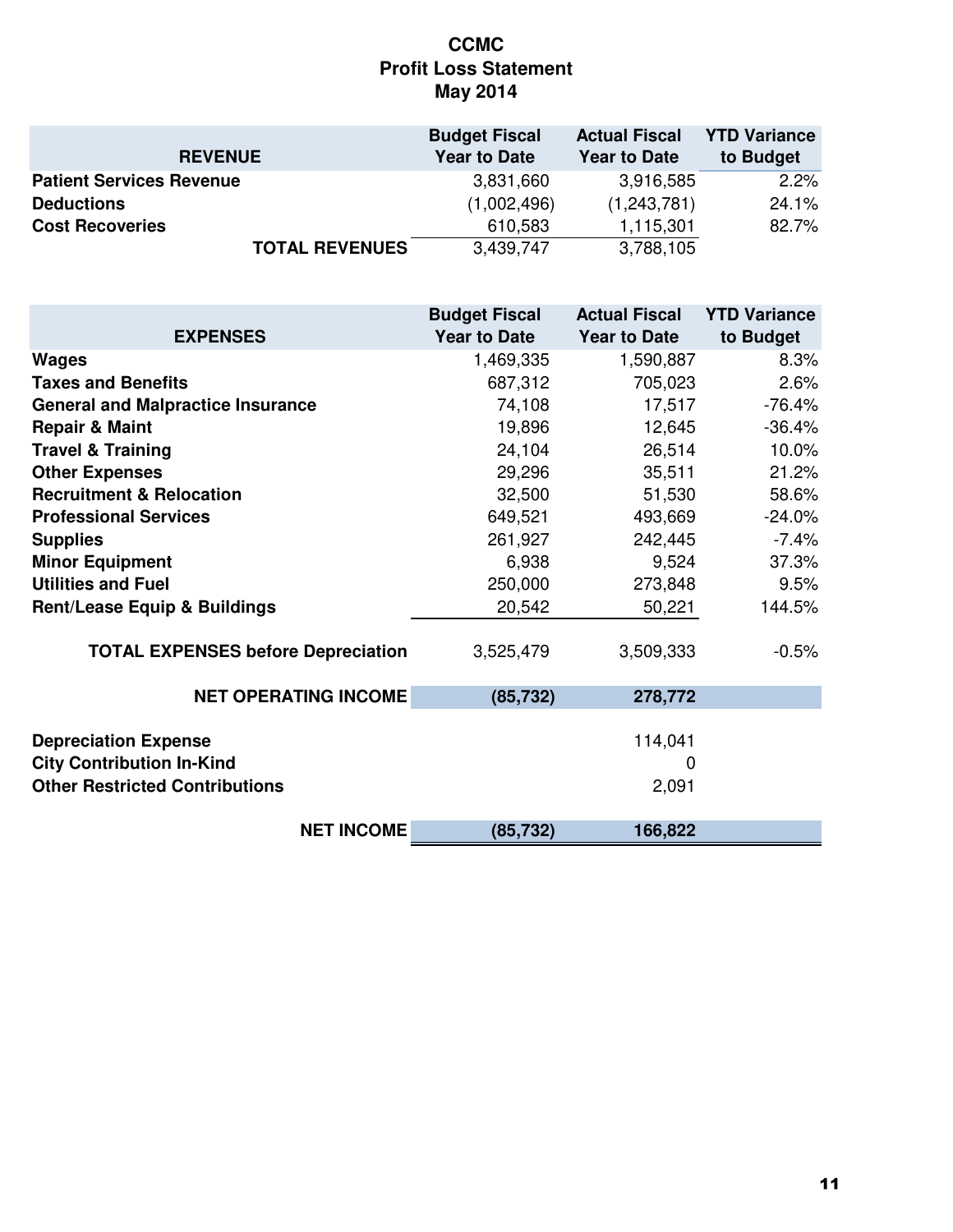July 2, 2014

| To:      | <b>Health Service Board</b>          |
|----------|--------------------------------------|
| From:    | Theresa L. Carté, CCMC Administrator |
| $cc$ :   | Tim James, CCMC HR Coordinator       |
| Subject: | <b>Co-Medical Director Contract</b>  |

CCMC has negotiated a contract with Dr. Curt Bejes to act as our Co-Medical Director with Dr. Jim Dudley. The contract will not be an additional cost as Dr. Bejes will pick up the visits that Dr. Dudley is unable to schedule at this time.

This became necessary due to an emergent issue that would not allow Dr. Dudley to meet the visits that are required to meet regulatory requirements for our facility around physician oversight as Medical Director.

With this second contract, it will give us the flexibility to ensure we will meet these requirements with one of these two physicians. They have worked together and demonstrated great communications so we will have continuity between visits.

Thank you for your consideration.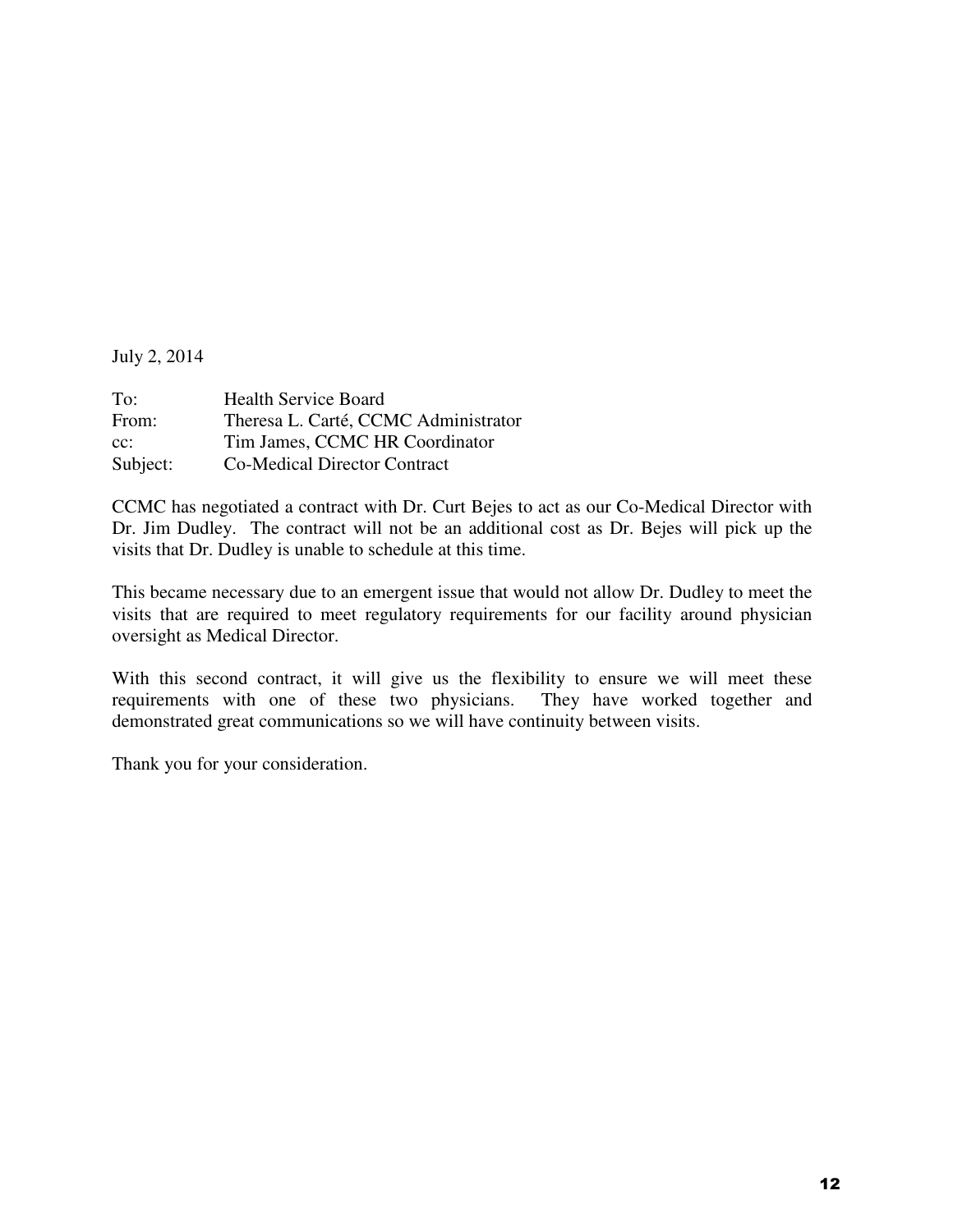## **Community Health Services Board Resolution**

## **A RESOLUTION OF THE CORDOVA COMMUNITY HEALTH SERVICES BOARD OF THE CORDOVA COMMUNITY MEDICAL CENTER DESIGNATING THE RESPRESENTATIVES AUTHORIZED FOR SIGNING CHECKS, NON-CHECK PAYROLL TAX PAYMENT, AND CASH TRANSFERS FOR CORDOVA COMMUNITY MEDICAL CENTER.**

**WHEREAS**, the Cordova Community Medical Center checking accounts for the general fund, payroll fund, grant fund and nursing home patient trust accounts, require two (2) signatures; and

**WHEREAS**, CCMC investment accounts, funded depreciation accounts, and malpractice trust accounts require the Administrator and one (1) Board Officer's original signatures, and

## **THERFORE, BE IT RESOLVED THAT,**

- 1. All checks issued require two signatures; that checks exceeding \$5,000.00 for expenditures other than non-operational monthly expenses, i.e. payroll taxes, insurance, PERS contribution, etc, require at least one (1) Health Service Board Officer's signature, and that non-check payroll tax payments and cash transfers from the general checking account to the payroll checking account require only one (1) signature.
- 2. The Health Services Board authorizes the following additional individual to act as check signers on the above-mentioned accounts:

Addition to approved Check Signers: Chief Financial Officer Tiffany Varnadoe

Current Approved Check Signers to remain:

| Vice-President     | E.J. Cheshier         |
|--------------------|-----------------------|
| Secretary          | David Reggiani        |
| Member             | <b>Bret Bradford</b>  |
| President          | Kristin Carpenter     |
| Administrator      | Theresa Carté         |
| <b>SA Director</b> | <b>Stephen Sundby</b> |
|                    |                       |

# **PASSED and approved this 2nd day of July 2014**

Board Signature: \_\_\_\_\_\_\_\_\_\_\_\_\_\_\_\_\_\_\_\_\_\_\_\_\_\_\_\_\_\_\_\_ Date: \_\_\_\_\_\_\_\_\_\_\_\_\_\_\_\_\_\_\_\_\_\_\_\_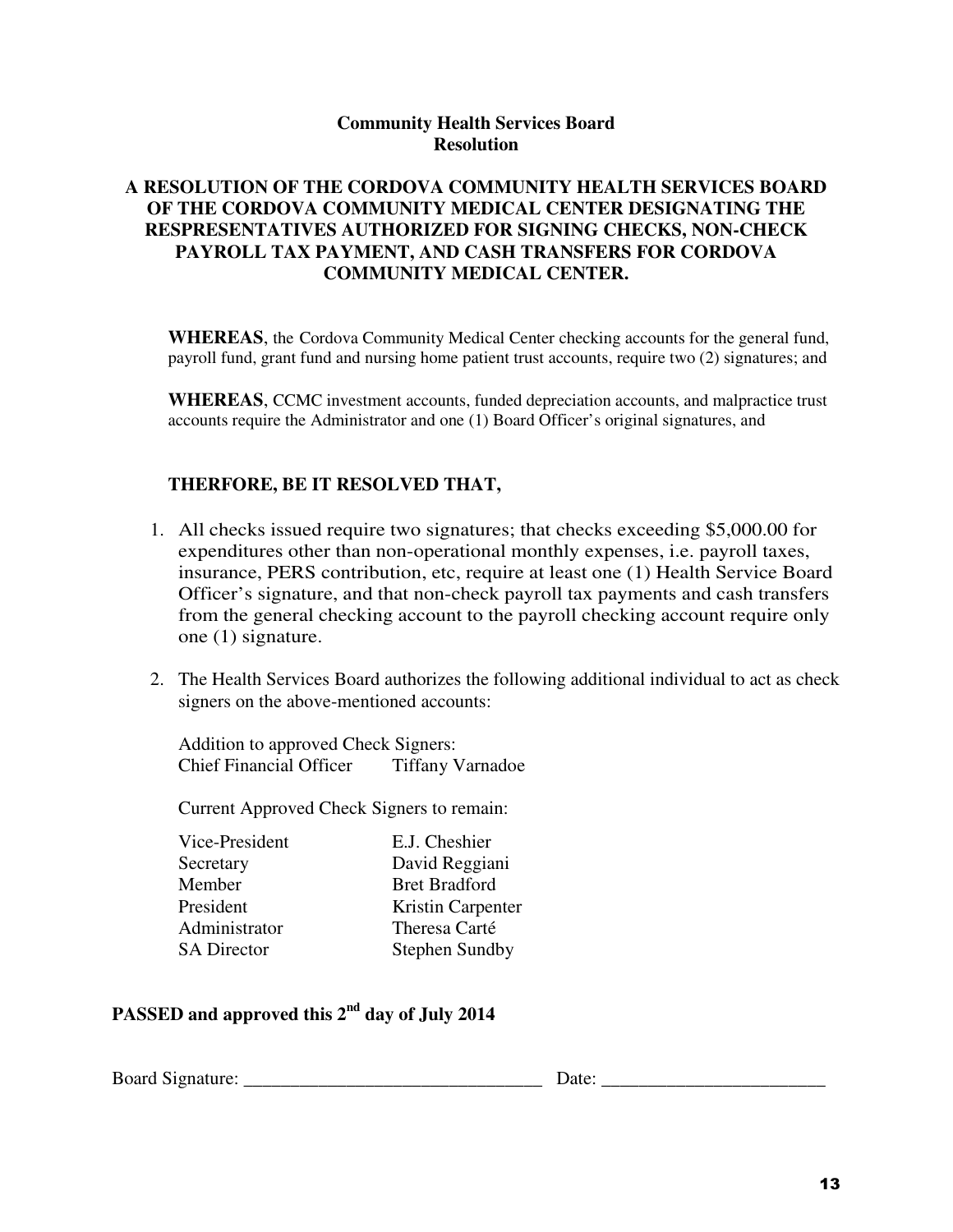# **ELGEEREHFELDMERTZ, LLC**

CERTIFIED PUBLIC ACCOUNTANTS

9309 Glacier Highway, Suite B-200 • Juneau, Alaska 99801 907.789.3178 • FAX 907.789.7128 • www.ermcpa.com

May 14, 2014

Honorable Mayor, City Council and Cordova Community Health Services Board Cordova Community Medical Center Cordova, Alaska

Dear Members:

We have audited the financial statements of Cordova Community Medical Center (the "Medical Center"), a component unit of the City of Cordova, as of and for the six months ended December 31, 2013, and have issued our report thereon dated May 14, 2014. Professional standards require that we advise you of the following matters relating to our audit.

#### **Our Responsibility in Relation to the Financial Statement Audit**

As communicated in our engagement letter dated February 14, 2014, our responsibility, as described by professional standards, is to form and express an opinion about whether the financial statements that have been prepared by management with your oversight are presented fairly, in all material respects, in conformity with accounting principles generally accepted in the United States of America. Our audit of the financial statements does not relieve you or management of your respective responsibilities.

Our responsibility, as prescribed by professional standards, is to plan and perform our audit to obtain reasonable, rather than absolute, assurance about whether the financial statements are free of material misstatement. An audit of financial statements includes consideration of internal control over financial reporting as a basis for designing audit procedures that are appropriate in the circumstances, but not for the purpose of expressing an opinion on the effectiveness of the entity's internal control over financial reporting. Accordingly, as part of our audit, we considered the internal control of Cordova Community Medical Center solely for the purpose of determining our audit procedures and not to provide any assurance concerning such internal control.

We are also responsible for communicating significant matters related to the audit that are, in our professional judgment, relevant to your responsibilities in overseeing the financial reporting process. However, we are not required to design procedures for the purpose of identifying other matters to communicate to you.

## **Planned Scope and Timing of the Audit**

We conducted our audit consistent with the planned scope and timing we previously communicated to you.

#### **Compliance with All Ethics Requirements Regarding Independence**

The engagement team and our firm have complied with all relevant ethical requirements regarding independence.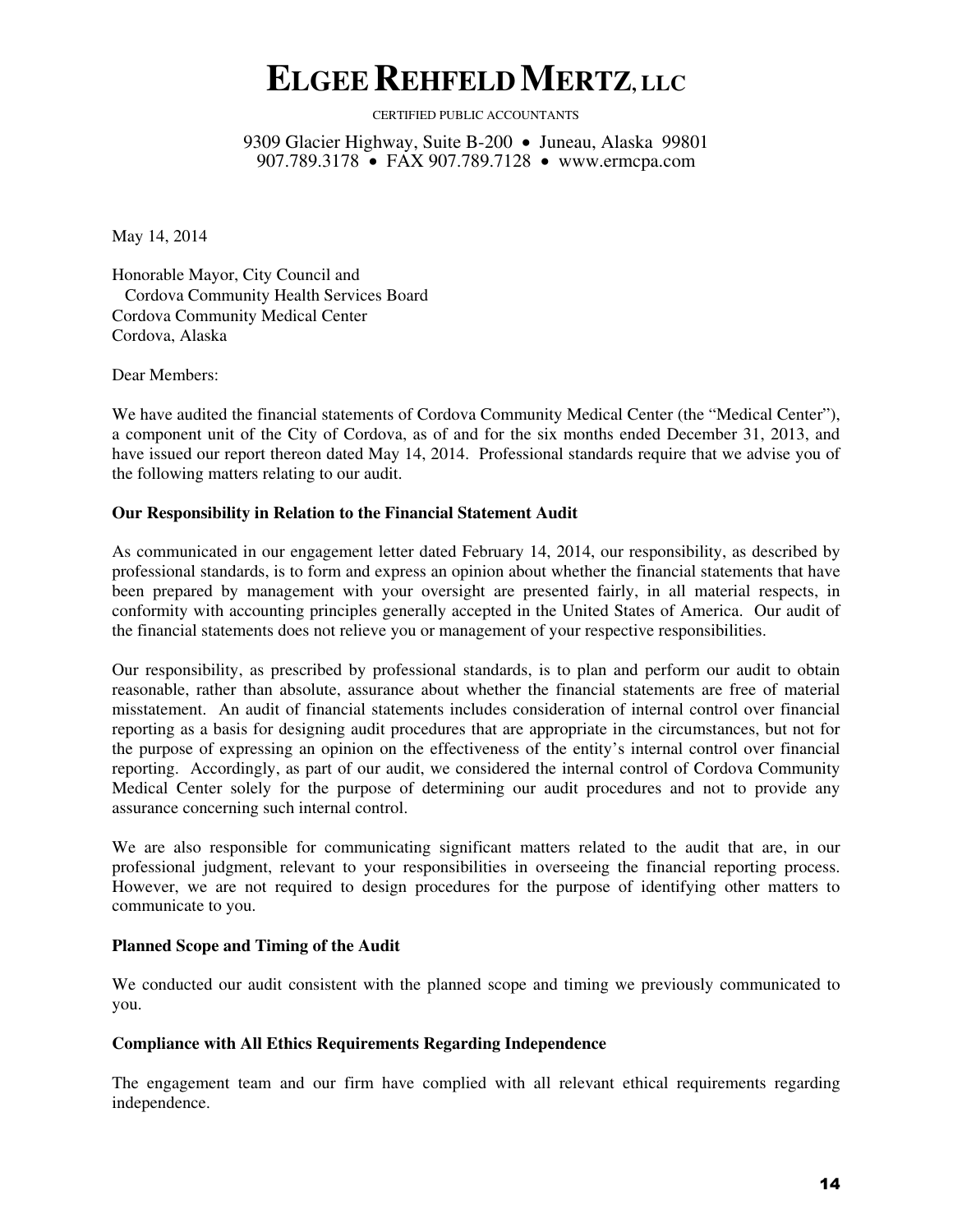## **Qualitative Aspects of the Entity's Significant Accounting Practices**

## *Significant Accounting Policies*

Management has the responsibility to select and use appropriate accounting policies. A summary of the significant accounting policies adopted by Cordova Community Medical Center is included in Note 1 to the financial statements. There have been no initial selection of accounting policies and no changes in significant accounting policies or their application during the six months ended December 31, 2013. No matters have come to our attention that would require us, under professional standards, to inform you about (1) the methods used to account for significant unusual transactions and (2) the effect of significant accounting policies in controversial or emerging areas for which there is a lack of authoritative guidance or consensus.

## *Significant Accounting Estimates*

Accounting estimates are an integral part of the financial statements prepared by management and are based on management's current judgments. Those judgments are normally based on knowledge and experience about past and current events and assumptions about future events. Certain accounting estimates are particularly sensitive because of their significance to the financial statements and because of the possibility that future events affecting them may differ markedly from management's current judgments.

The most sensitive accounting estimates affecting the financial statements are management's estimate of the net realizable value of accounts receivable and the associated allowance for doubtful accounts.

Management's estimates of the net realizable value of accounts receivable and the associated allowance for doubtful accounts is based on historical collections of accounts receivable. We evaluated the key factors and assumptions used to develop the above mentioned values and determined that they are reasonable in relation to the basic financial statements taken as a whole.

## *Financial Statement Disclosures*

The financial statement disclosures are neutral, consistent, and clear.

## **Significant Difficulties Encountered during the Audit**

We encountered no significant difficulties in dealing with management relating to the performance of the audit.

## **Uncorrected and Corrected Misstatements**

For purposes of this communication, professional standards require us to accumulate all known and likely misstatements identified during the audit, other than those that we believe are trivial, and communicate them to the appropriate level of management. Management has corrected all identified misstatements.

In addition, professional standards require us to communicate to you all material, corrected misstatements that were brought to the attention of management as a result of our audit procedures. The following material misstatements that we identified as a result of our audit procedures were brought to the attention of, and corrected by, management:

To adjust bad debt and contractual allowances to actual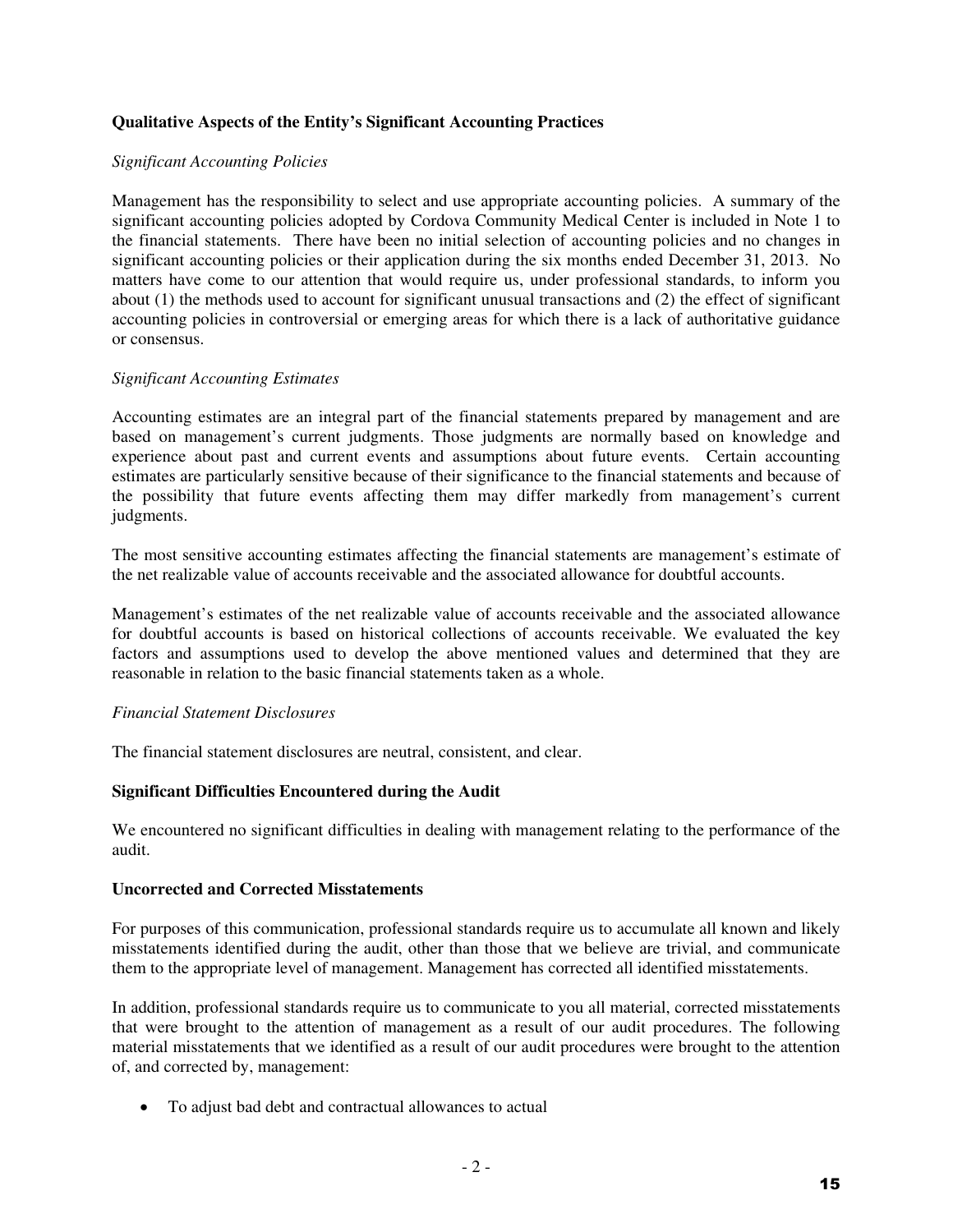- To record fixed asset activity and contributions from City of Cordova
- To adjust revenue and accounts receivable for the new Medicaid rate
- To record PERS in-kind revenue and expense
- To accrue additional accounts payable
- To reclassify cash, payroll liabilities, prepaid insurance, and current portion of long term debt

#### **Disagreements with Management**

For purposes of this letter, professional standards define a disagreement with management as a matter, whether or not resolved to our satisfaction, concerning a financial accounting, reporting, or auditing matter, which could be significant to Cordova Community Medical Center's financial statements or the auditor's report. No such disagreements arose during the course of the audit.

#### **Representations Requested from Management**

We have requested certain written representations from management, which are included in the attached letter dated May 14, 2014.

#### **Management Consultations with Other Independent Accountants**

In some cases, management may decide to consult with other accountants about auditing and accounting matters. Management informed us that, and to our knowledge, there were no consultations with other accountants regarding auditing and accounting matters.

#### **Other Information in Documents Containing Audited Financial Statements**

Pursuant to professional standards, our responsibility as auditors for other information in documents containing the Cordova Community Medical Center's audited financial statements does not extend beyond the financial information identified in the audit report, and we are not required to perform any procedures to corroborate such other information. However, in accordance with such standards, we have read the information and considered whether such information, or the manner of its presentation, is materially inconsistent with its presentation in the financial statements.

Our responsibility also includes communicating to you any information which we believe is a material misstatement of fact. Nothing came to our attention that caused us to believe that such information, or its manner of presentation, is materially inconsistent with the information, or manner of its presentation, appearing in the financial statements.

## **Other Significant Matters, Findings or Issues**

In the normal course of our professional association with Cordova Community Medical Center, we generally discuss a variety of matters, including the application of accounting principles and auditing standards, operating and regulatory conditions affecting the entity, and operational plans and strategies that may affect the risks of material misstatement. None of the matters discussed resulted in a condition to our retention as Cordova Community Medical Center's auditors.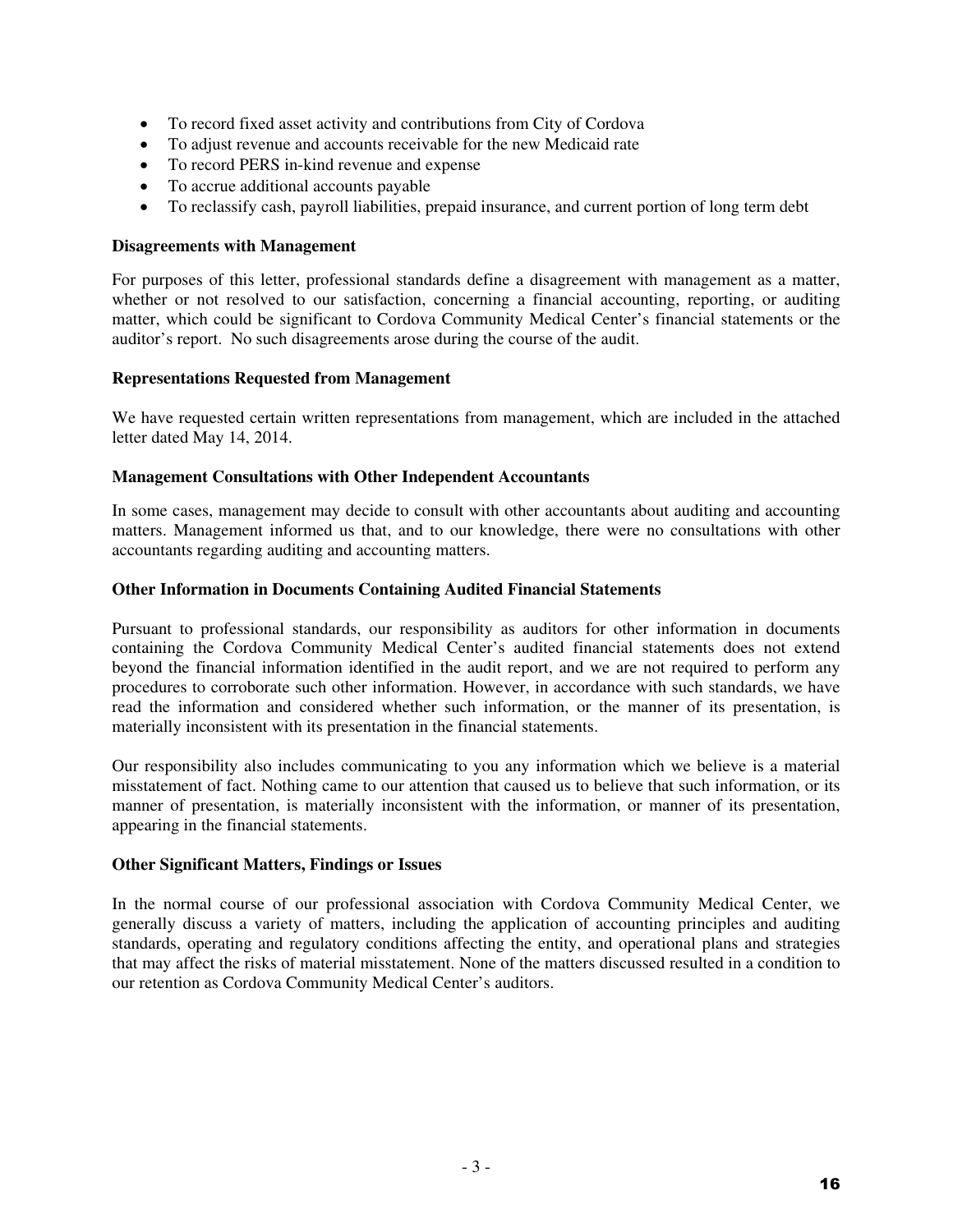## **Internal Control and Other Matters**

## Material Weakness in Internal Controls over Financial Reporting

As described in our Independent Auditor's Report on Internal Control over Financial Reporting and on Compliance and Other Matters Based on an Audit of Financial Statements Performed in Accordance with *Government Auditing Standards*, we identified a deficiency in internal controls over financial reporting that we consider to be a material weakness.

 Finding 2013-001: Internal Controls over Financial Reporting The Medical Center did not maintain adequate internal controls over financial reporting.

## *Other Internal Control Matters Noted During the Current Audit*

No other internal control matters were noted for the six months ended December 31, 2013.

## *Internal Control Matters Noted During the Prior Audit and Their Current Status*

Internal Controls over Financial Reporting, Timely and Complete Reconciliations

*Current Status:* Comment not resolved. See current period material weakness.

This information is intended solely for the use of the Members of the Community Health Services Board, the City Council, and management of Cordova Community Medical Center and is not intended to be and should not be used by anyone other than these specified parties.

Sincerely,

 $FRM$